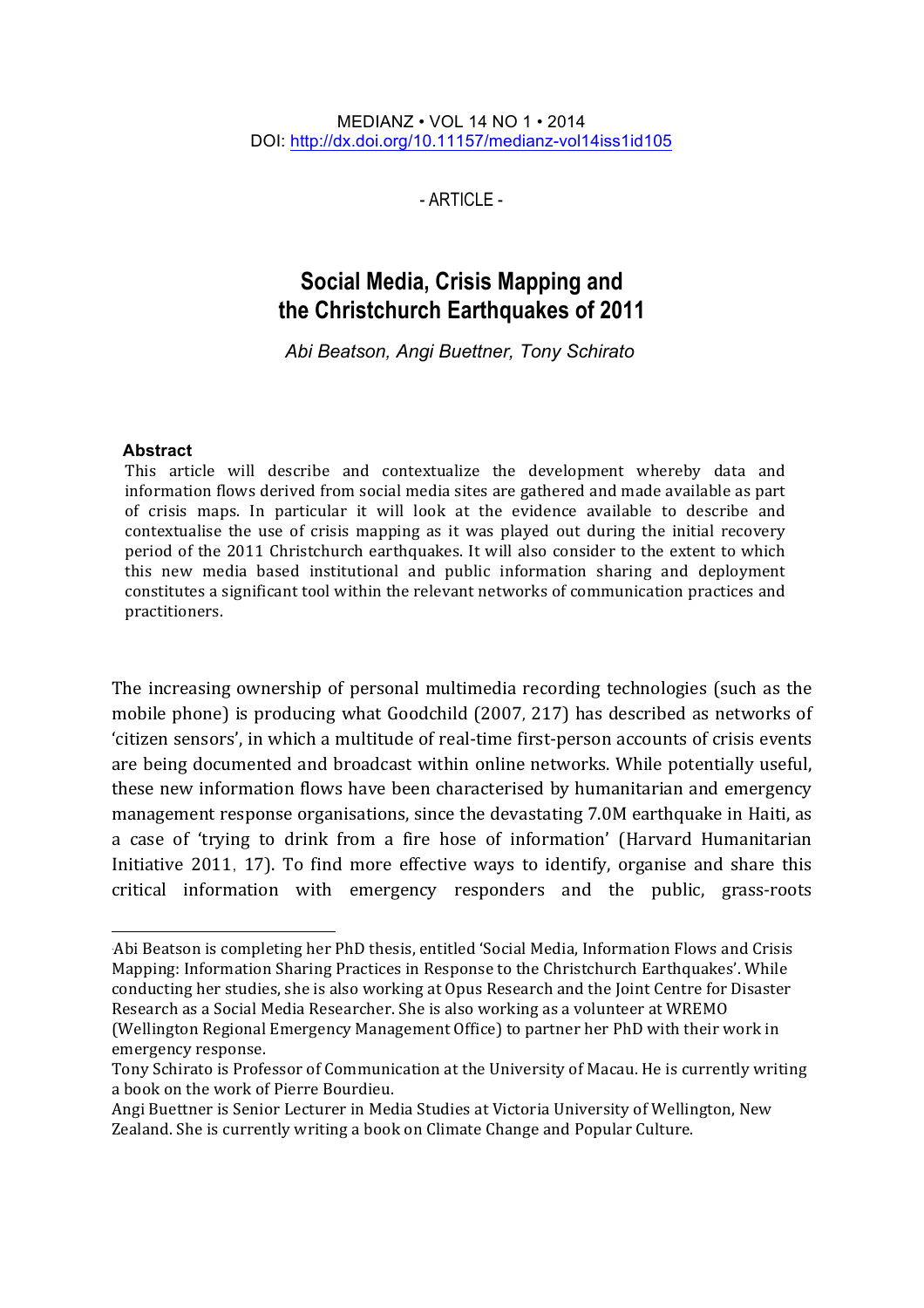organisations such as Volunteer & Technology Communities (V&TCs) are attempting to organise these dispersed flows of information into forms of valuable knowledge that can be used to increase situational awareness. By utilising crowd-sourcing techniques, V&TCs are able to mobilise large numbers of internationally dispersed volunteers in order to collaboratively problem-solve informational and logistical management issues; this involves identifying and organising crisis information, and pinpointing community needs and visualising hot-spots of activity within a timeframe that has been described a 'participatory revolution' (Liu and Ziemke 2012, 193).

These crowd-sourced problem-solving techniques are utilized in crisis mapping, specifically for the task of geo-locating relevant information onto 'live' maps to produce and visualise a bird's-eye perspective (in real time) of what usually is a complex and often rapidly changing environment. Information is often captured by personal multimedia recording technologies and sourced via social media (e.g. YouTube, Twitter, Facebook), text messages and images via mobile phones and satellite images, as well as traditional news channels. This information is then geo-referenced and plotted on maps and continuously updated as new information is received and events unfold. Some examples of these information flows are mapped information about trapped persons, medical resources, damaged buildings, closed roads, and the availability and whereabouts of specific needs such as food, water and shelter. The Christchurch Recovery Map is one example of crisis mapping, used to respond to 2011 Christchurch earthquakes. However, little forensic research has been performed on this deployment and this research seeks to identify and contextualise the available data to support and provide an evidential framework for evaluation and future research.

### **Crisis Mapping**

The term 'crisis mapping' was originally conceptualized by the Harvard Humanitarian Initiative to address 'how mobile technologies, geospatial data, and citizen based reporting are influencing humanitarian action and disaster response' (Harvard Humanitarian Initiative 2007). Ziemke  $(2010, 2)$  explains the field of crisis mapping as being constituted by and through sites and practices where '[s]cholars, practitioners, and communities alike are working together to create, analyze, visualize, and use realtime data for humanitarian response and post-conflict reconstruction and development'. The 'multitude-of-parts' that this field encompasses is demonstrated in the work of Raymond et al  $(2012, 3)$ , who describe crisis mapping as a 'digital toolbox – part crowd sourcing, part field reporting, part social media, part digital cartography, and part data mining'.

The relationship between crisis mapping and its advanced use of social media technologies and crowdsourcing techniques is the subject of a valuable debate, among academics and practitioners, happening online: this tends to focus around the hashtag #crisismapping on Twitter and 'The Crisis Mappers Google Group'. There is also a debate among prominent academics (Meier 2012, Raymond et al. 2012) about the term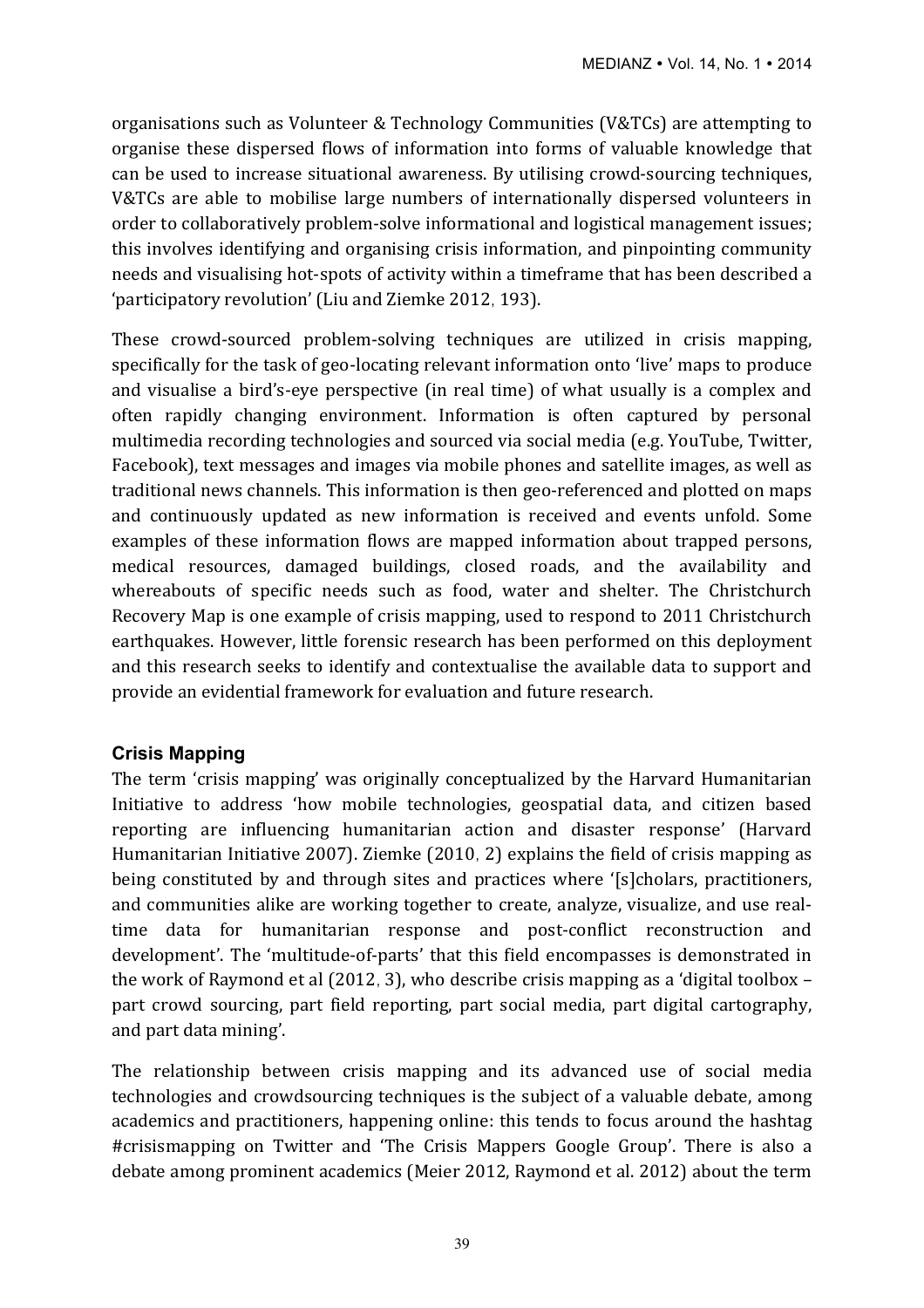'crisis mappers', which usually refers broadly to agents who participate in the practice of crisis mapping. The decentralisation of these groups means that the term is difficult to delineate and define as Meier (2012) explains,

On the one hand, there is the International Network of Crisis Mappers, which is a loose, decentralized, and informal network of some 3,500 members and  $1.500$  organizations spanning  $150+$  countries. Then there's the Standby Volunteer Task Force (SBTF), a distributed, global network of  $750+$  volunteers who partner with established organizations to support live mapping efforts. And then, easily the largest and most decentralized 'group' of all, are all those 'anonymous' individuals around the world who launch their own maps using whatever technologies they wish and for whatever purposes they want.

This attempt to define and delineate crisis mapping is further complicated by the multiple overlapping terms in which it is encompassed, and the diversity of disciplines in which it is discussed. Terms such as neogeography (Turner 2006), geoweb (Roche et al. 2011), volunteered geographic information (Goodchild 2007) and public participation geographic information systems (Sieber 2006) have all been used to discuss the practice of crisis mapping. Even relatively straightforward terms and categories are the subject of debate and revision. After reviewing more than forty different definitions of the term 'crowdsourcing', Estellés and González (2012, 9) proposed a new integrated definition, part of which describes crowdsourcing as 'a type of participative online activity in which an individual, an institution, a non-profit organization, or company proposes to a group of individuals of varying knowledge, heterogeneity, and number, via a flexible open call, the voluntary undertaking of a task'.

However as Starbird (2012, 7) argues, the second-half of the term 'sourcing' is not broad enough to enable a full understanding of the diversity of crowd work produced during a crisis or disaster situation. As she explains, volunteers are not sourced; rather, they deploy 'themselves via digital technology and began to act in whatever ways they could think of to help. Tasks [we]re eventually developed, but they rose from the bottom up. Coordination was ad hoc and lateral' (2012, 7). Consequently the concept of 'crowdfeeding' is now being used to help explain, and move beyond the limitations imposed by, the term 'crowdsourcing'. It refers to the ongoing feedback loop of information that crisis mapping enables by returning information 'directly to the crowd itself' (Liu & Palen 2010, 82). One of the goals is to increase participation on the part of the public: 'blurring the distinction between producers, communicators, and consumers' of near real-time crisis information (Goodchild 2009, 82).

The connection forged between crisis mapping and social media is also part of a wider development that Manuel Castells characterises as the rise of the network society (1996). Castells argues that there has been a transformation of the systems of economic, social and cultural production and communication due to the development, since the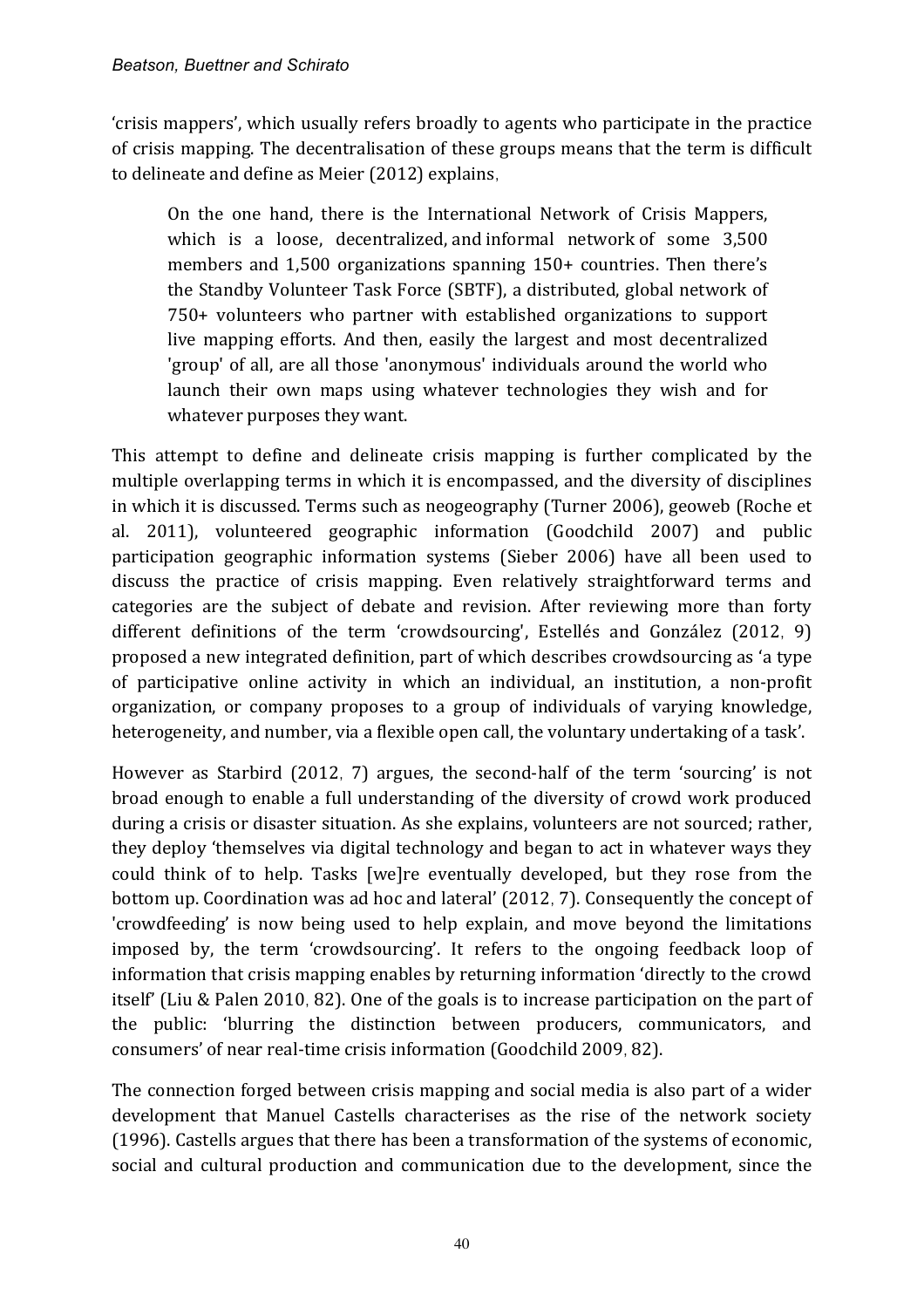1980s, of new informational technologies. His argument is that this new and increasingly centralised organisational form is characterised by the logic of networks. These networks are supported by technological developments that enable the transformation of information into digital data. This digitalised information is able to pass through, across and between systems of interconnected technological hosts to create information networks. These informational networks are central to understanding the field of crisis mapping: digitalisation, for instance, is crucial to the development of both the forms of media (telephone and computers) and the types of text (pictures, sounds, scripts) that are able to converge together and across national boundaries. 

The process of turning digitalised information into units of knowledge is central to setting up social, cultural and economic networks of production and communication. This has brought about an informational economy where, as Castells explains, 'productivity and competitiveness of units or agents in this economy (be it firms, regions, or nations) fundamentally depend on their capacity to generate, process, and apply efficiently knowledge-based information' (Castells 1996, 66). Although Castells acknowledges that there is something of a theoretical hiatus in terms of explicating the movement from information to knowledge (1996), we can say that this process is largely facilitated by and through authorised cultural fields and institutions (sciences, universities, research institutes, government agencies, credentialed consultants). However it is worth adding that in the case of the use of social media as part of crisis mapping, the media often becomes a significant player in this authorisation and verification process because of its ability and willingness to influence political and bureaucratic decision-making.

#### **Volunteer & Technical Communities (V&TCs)**

The convergence of people online during, and after, a crisis event or disaster has been well documented (Hughes et al. 2008; Palen et al 2008; Ou et al 2009). However, the culture shift on the internet towards what has been coined 'Web 2.0' - represented by information production and dissemination being increasingly propagated from the 'bottom up' - has enabled a growing emergence of users becoming 'active participants rather than observers' (National Research Council 2009, 28). As Starbird (2012, 1) explains, this has led to the emergence of a new sub-category  $-$  'the digital volunteer'. Digital volunteers are self-organising in order to form Volunteer and Technical Communities (V&TCs), and self-deploying in the event of a crisis or disaster event. A member of a V&TC will often repeatedly participate in multiple crisis events, and dedicate considerable time and effort to the work at hand. Understanding the motivations behind this ongoing commitment is still in its infancy, and literature in this area is limited. However, in their analysis of specific crisis mapping case studies Liu and Palen (2010, 73-75) explore some of the primary reasons behind these motivations, which they describe as: personal interest and gain; curiosity about information display potential;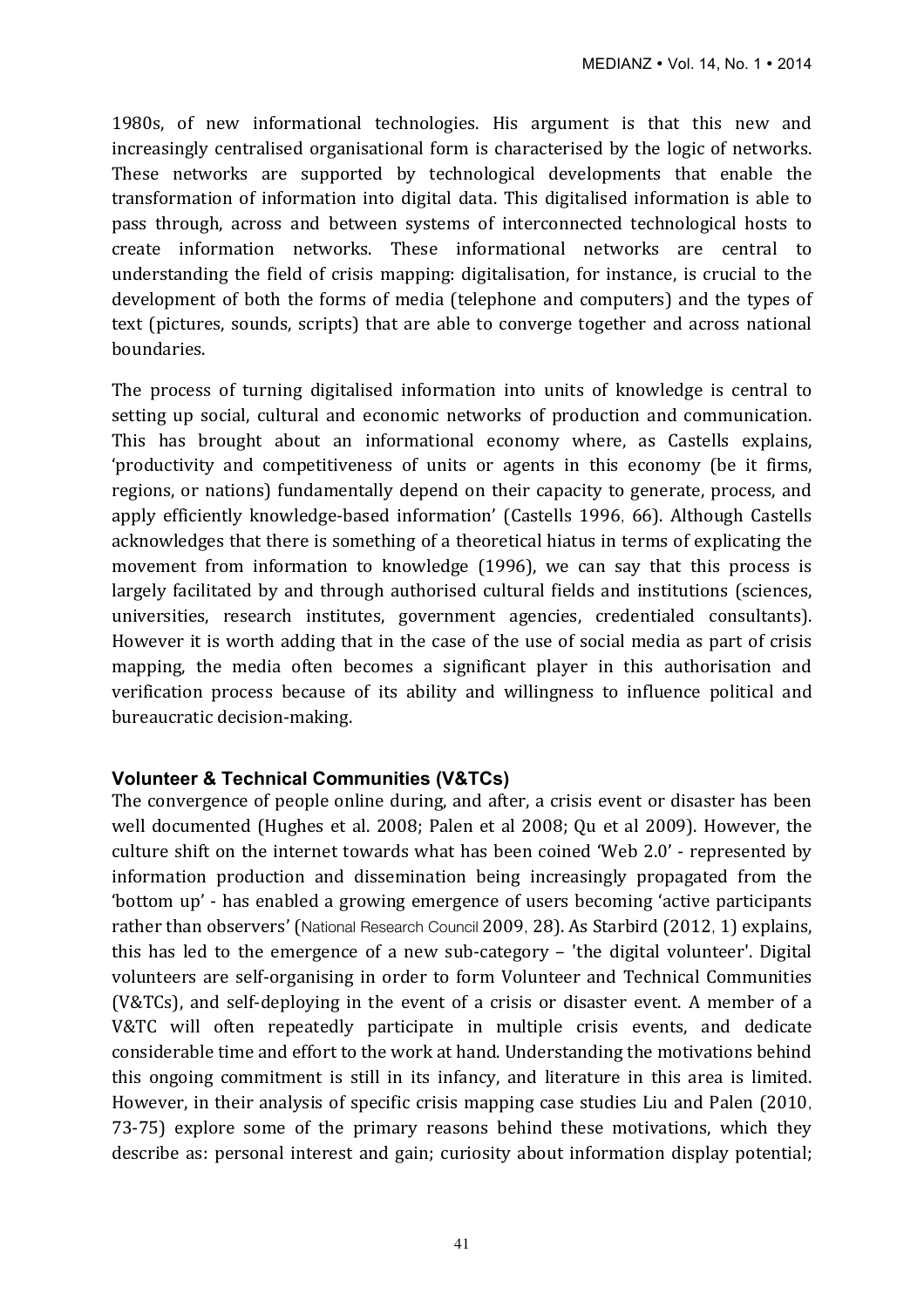expediting communication of information; making information more accessible and usable; and persuasion and mobilisation of audience.

The deployment of a crisis map usually aims to resolve or mitigate a socio-political or geophysical disaster: it is particularly relevant and useful when communication infrastructure is overloaded, damaged, or restricted. These objectives are supported by underlying technologies and practices that allow crisis mapping to make significant contributions to disaster response and recovery practices; its speed of deployment, along with its ability to activate 'humans as sensors' and enable peer-to-peer counterdisaster systems to be developed 'on the fly', are the main advantages of the work that it performs (Utani et al. 2011, 1). However the work performed, and speed at which it is done, is only possible because these communities are separated and distinct from the traditional hierarchical framework of disaster response and recovery organisations, and their data-sharing practices, protocols, procedures and standards.

The organisational structure of many V&TCs has been described as a form of decentralised 'stigmergic' self-organisation, and defined by Heylighen et al. (2012, 3) as 'a mechanism of spontaneous coordination between actions, where the result of an individual's work stimulates a next individual to continue that work'. This 'snowballing' effect enables large numbers of volunteers to collaboratively problem-solve online as a flexible unit and, if needed, re-organise quickly and effectively to adapt to the informational and logical problems of a rapidly changing environment. As discussed by Giroux and Roth (2012, 8), this adaptive system of organisation 'refers to learning processes that allow a system to ensure its survival through change'. Interestingly, the theoretical framework of stigmergic self-organisation was originally developed and used in order to explain the coordination of behaviour among insects such as 'termites coordinating nest building activities through scent trails' (Marsden 2012, 4). This type of collective behaviour is clearly evident in crisis-mapping deployments in the sense that individuals, even without direct contact or communication, are able to collaborate together by developing upon the work of those that came before them.

A central focus of New Zealand's Civil Defence Emergency Management (CDEM), for instance, is on creating resilient communities that can 'learn and adapt, and be capable of self-organisation and reorganisation after an emergency event' (Jackson et al. 2012, 27). This focus is fundamentally aligned with the organisational structure that the work of V&TCs supports and enables. There are multiple V&TCs currently in existence, including the International Network of Crisis Mappers, Open Street Map (OSM), Ushahidi, MapAction, and Humanity Road and a central V&TC in New Zealand is Crisis Commons New Zealand. These are communities that are likely to self-deploy in the event of a crisis by building and activating their own counter-disaster systems and practices to provide assistance to the overall response. However, the current distinction between these two systems of organisation means that the majority of V&TC members are not emergency managers, and are untrained in established operational procedures and standardised information-sharing processes. Without a formal interface and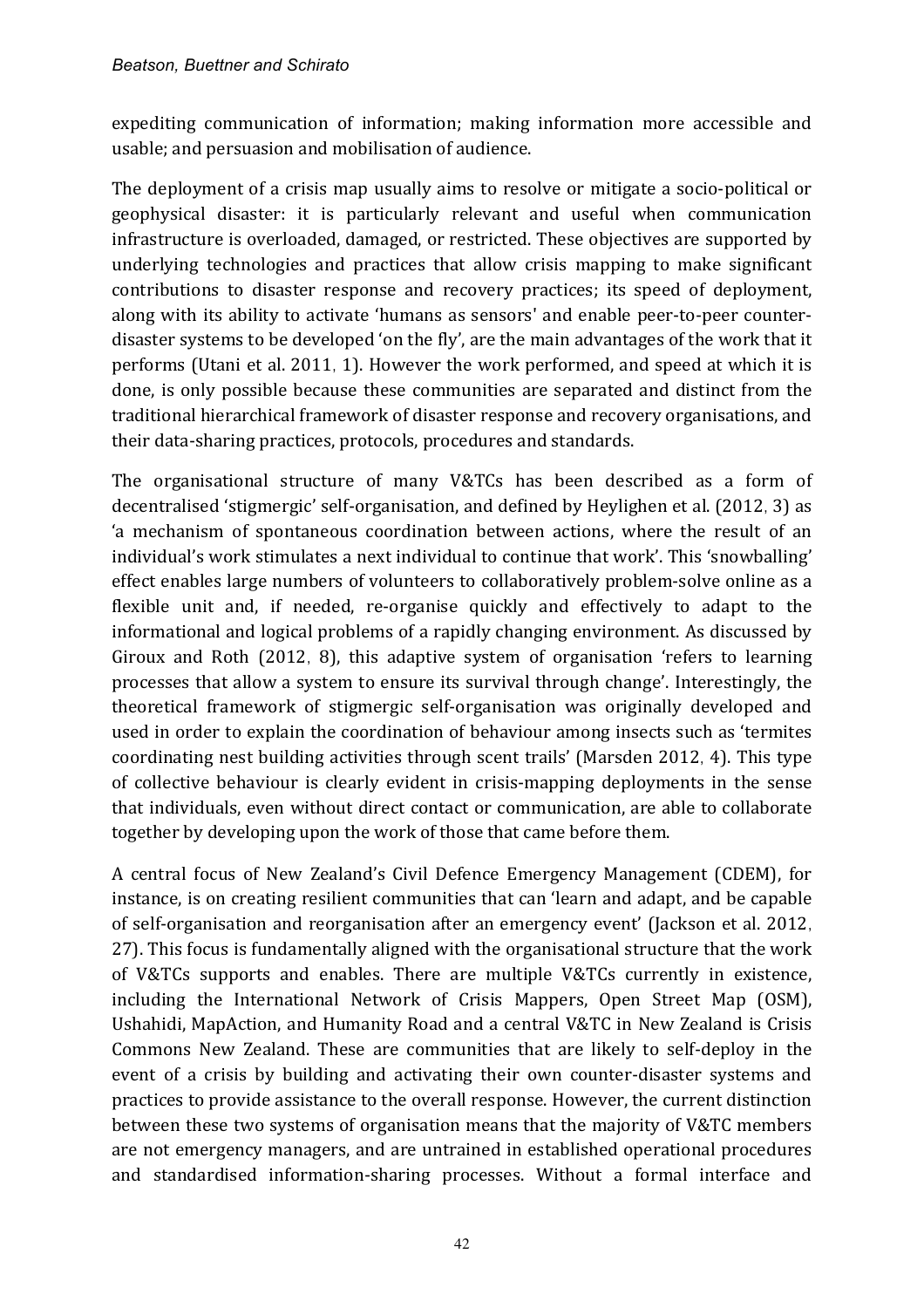training for information exchange with traditional disaster response organisations, V&TCs are unwittingly contributing to the problem they are trying to resolve by adding to the 'raging river' of unstructured information that response organisations face in the event of a crisis (Harvard Humanitarian Initiative 2011, 18).

V&TCs therefore can potentially exert a 'disruptive and ineffective' (Harvard Humanitarian Initiative 2011, 36) influence if they produce new information sources during an active operation:

without a formal interface for information exchange with the humanitarian system, or appropriate data standards, this new data  $add(s)$  to the raging river of information that aid workers faced as they ... build the relief effort from the ground up. As the volunteer and technical communities continue to engage with humanitarian crises they will increasingly add to the information overload problem. Unless they can become a part of the solution (Harvard Humanitarian Initiative 2011,18).

Attempts have been made to overcome this 'double-edged sword' effect by developing working relationships and standard formats for information exchange between both V&TCs and humanitarian response organisations. However, the institutional, cultural and procedural differences between these centralised and decentralised systems of organisation make this relationship difficult to establish. As Cavelty & Giroux (2013, 9) point out: 'from a systems perspective, understanding how to facilitate collaboration and encourage organic movement, without controlling it is significant'. The first step to 'facilitating collaboration' and 'encouraging organic movement' is to have a clear understanding of the value of crowd-sourced information as part of a traditional emergency management response.

In light of this, there has been a proliferation of academic interest and research in Crisis Mapping since its 'impressive proof of concept' in response to the M7.0 2010 Haiti earthquake (Morrow et al. 2011, 4). Jen Ziemke, co-founder  $\&$  co-director of the International Network of Crisis Mappers, points out that:

Meetings on crisis mapping or closely related subjects are rapidly proliferating because so much can and has been crisis mapped: from humanitarian assistance and disaster response after tornados and earthquakes to citizen-action around government repression, street crime, protests, oil spills, and infectious disease, to name but a few, so many individuals and institutions from around the world have begun discussing and debating these rapid developments. We are thus witnessing the rapid rise of concurrent, multiple, and overlapping conversations on crisis mapping and there are already far too many discussions underway for any one individual or group to be engaged in all debates (Ziemke 2012, 101).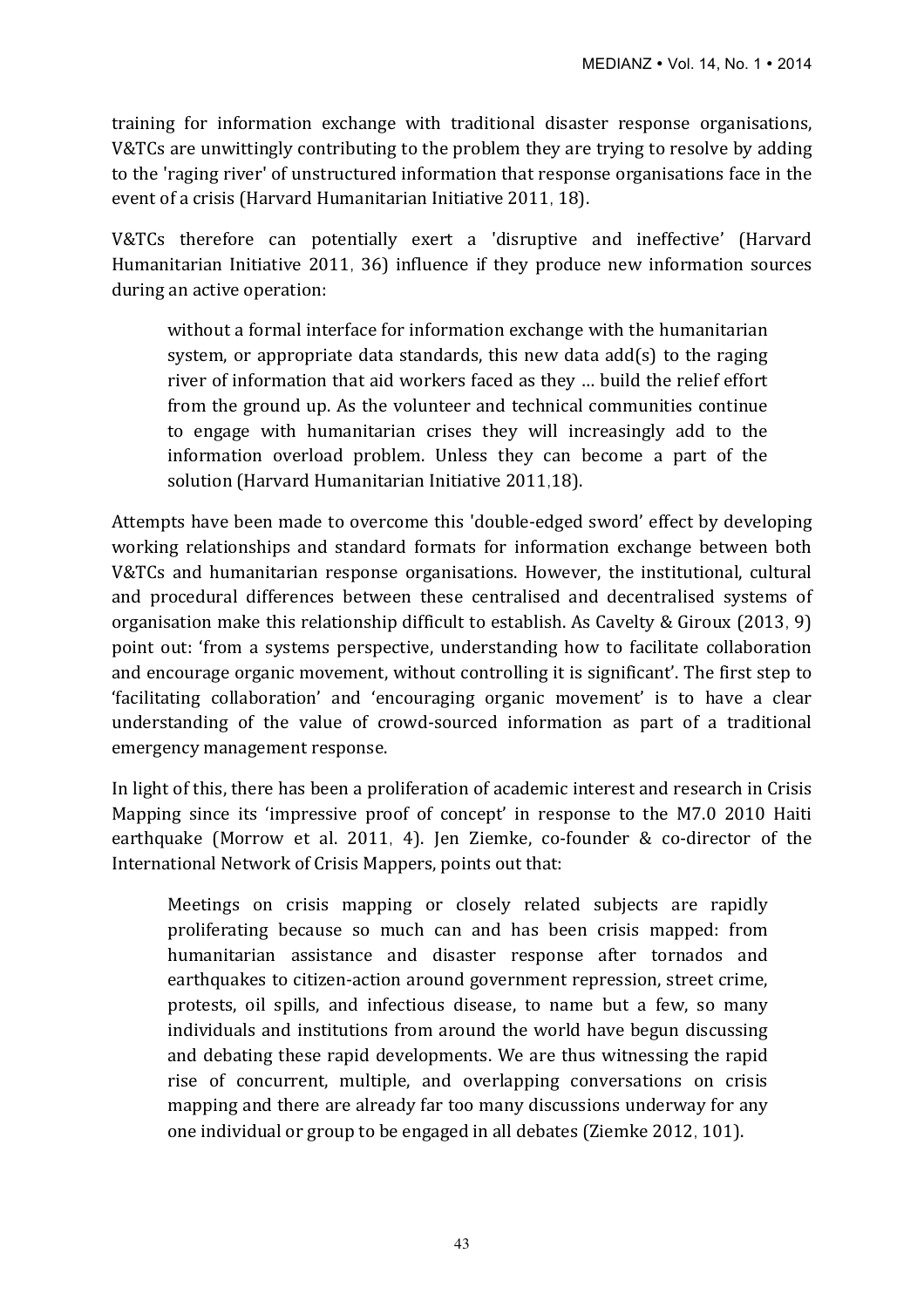The relatively incipient status of this field means that this attention is largely focussed on facts and objectivities (basically what, when and where) at the expense of analysis: this is in contrast to the limited scholarship available that researches and reviews the field of crisis mapping outcomes and end results. It is worth noting that any reporting of the subsequent levels of success and effectiveness of a crisis map deployment is mostly done in-house. This subjective reporting naturally gravitates towards and focuses on the achievements and perceived successes of the deployment, which sometimes means that errors or practices that were counter-effective to the overall response can be understated or ignored. This makes it difficult for researchers and traditional response organisations to arrive at a realistic appraisal of their subsequent levels of effectiveness and value. This limited independent analysis exists in parallel to, and is overshadowed by, the ongoing and dominant media discourse that crisis mapping is 'saving lives' (International Conference of Crisis Mappers, 2009) and creating 'a revolution in humanitarian response' (Bureau 2012). These results are often taken for granted, both before and after a crisis-mapping deployment, which undermines the need for an extensive and careful analysis of the results. Media reports tend to naturalise the value of crisis mapping, but such assumptions are not based on data that has been systematically assessed and verified.

### **The Christchurch Recovery Map**

The Christchurch Recovery Map (eqnz.co.nz) was launched within 24 hours of the M6.3 earthquake that struck Christchurch on Tuesday 22nd February 2011. It was employed to collate, verify, prioritise and visually reproduce the collective intelligence of a crisisaffected crowd to support disaster response and recovery efforts in the months following the earthquake. This earthquake was part of the aftershock sequence to the M7.1 earthquake on Saturday 4th September 2010. Its depth, at only 5 km, caused significant infrastructure damage and nearly 200 fatalities. The initial M7.1 earthquake was the 'first high-impact geological event to affect New Zealand in the 'internet age''. and a significant feature of this earthquake was the extensive use of social media channels for information sharing (Gledhill et al. 2010, 215). As Nicki Dabner from the University of Canterbury explains:

In the weeks that followed, social media, and in particular Web 2.0 tools, played an increasingly important role in the community, providing vehicles for communication, collaboration, information sharing, and support. Within hours of the event personal accounts and words of concern and support flooded pages on the social network site 'Facebook', and images of earthquake damage appeared on 'YouTube' and 'Flickr'. Texting proved an invaluable means of making contact with phone landlines down. Never have so many been so thankful for the invention of internet tools and mobile technology devices, and their continued ability to access them after the event  $(2012, 69)$ .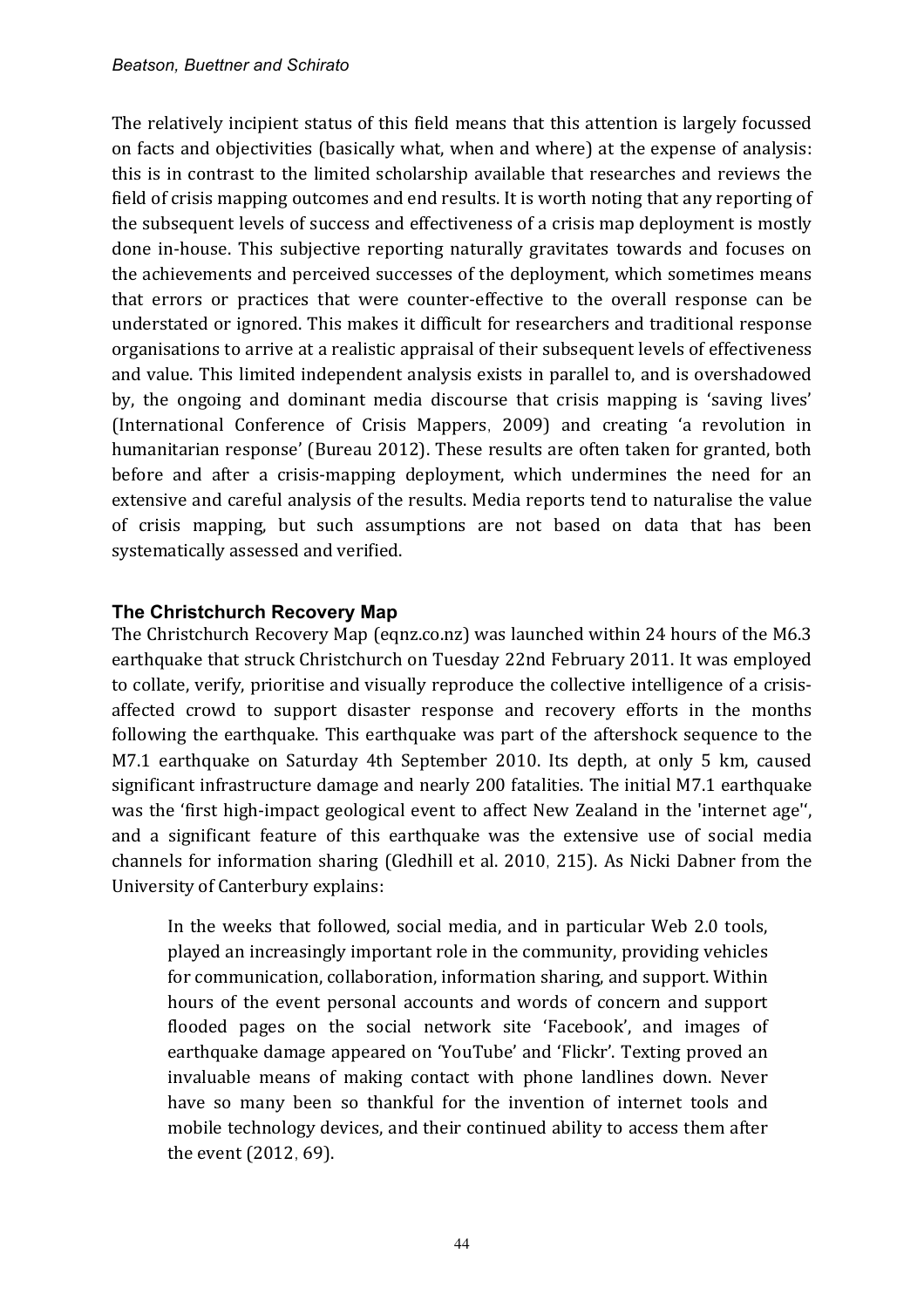The Twitter hashtag '#eqnz' (earthquake New Zealand) averaged some 100 tweets per minute in the hours following the quake, with nearly  $20,000$  unique users participating, and generating nearly 50,000 #eqnz tweets that day (Bruns and Burgess 2012, 13). As Hughes et al. (2008, 1) explain, sociologists 'have documented the nature of convergence onto the physical sites of disasters  $\dots$  and now, increasingly, parallels of such behaviour can be seen on-line'. The Christchurch earthquake is now part of a large body of case studies where there was a significant online social convergence of people and information in the aftermath of a crisis or disaster. In New Zealand, which has a limited number of Volunteer and Technology Communities, three crisis maps were initially deployed in February 2011, with overlapping objectives, to respond to this online social convergence. The organisations producing the maps were the Eagle Technology Group, Ushahidi and Stuff (an online news service owned by the Fairfax Media group), and it was only after ongoing negotiation that the organisations agreed to collaborate on producing one map in order to 'maximise efforts and reduce duplication' (McDougall 2012, 207). A screen shot of the Christchurch Recovery Map is below:

Figure 1: Screen Shot of The Christchurch Recovery Map courtesy of Gruen (2011)

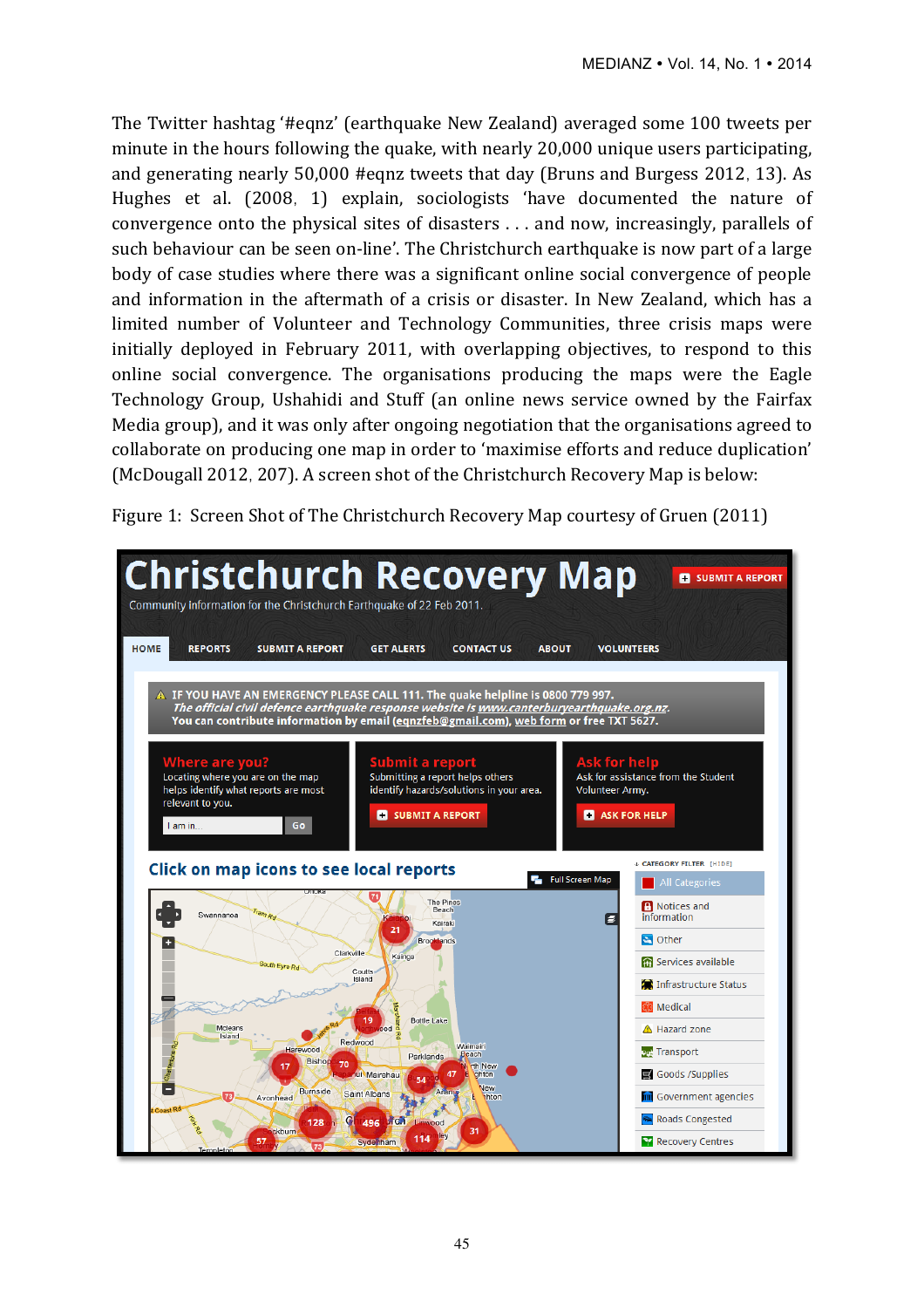The map is organised by categories, listed on the right in Figure 1, which constitute a systemization of the processed information flows. This information is viewable as optional layers of data through which the map can be filtered; for example, clicking on the category 'Medical' will produce information only related to that category filter. Each category is an optional data layer that can be added to, or removed from the map. This means that multiple information layers can be compiled and viewed at one time, depending on information needs. The 'All Categories' tab, as reproduced in the screenshot above, represents the information clusters for all the information available on the map, at a certain point of time. The Christchurch map, like all crisis maps, had its own set of distinctive categories, identified and defined by the volunteers in response to the mapping objectives of the deployment. The Christchurch Map could be zoomed into any relevant location, and in doing so it is possible to view each individual posting, which is represented by an individual icon.

A number of sources or sites were maintained during the mapping process and provide a useful record of the ways the map functioned and the tasks that it performed, the flows of information it collected, how it was deployed, and the problems it encountered. In order to provide an evidential framework for evaluation and future research some of these sources are discussed. All the sources referred to are currently available online and provide a sufficient body of data in which an extensive analysis of the mapping process and corresponding information flows can be comprehended and analysed. Other research methodologies, such as interviews with the mappers themselves, or a survey analysis of the community members who used the map, are a necessary development of, but reliant on, the foundational framework of evidence provided here. For example, the detailed 'EQNZ Task Allocation SpreadSheet', developed, and available, through Google Documents (a service provided by Google to enable users to create and edit documents online) identified and categorized some of the flows of information that passed through the map by providing an account of the tasks allocated to volunteers who were working on The Christchurch Recovery Map, between the 2nd and 10th of March 2011. This spreadsheet was part of the background infrastructure and part of a multitude of organisational tools that enabled the Christchurch Recovery Map volunteers to collaborate, and organise, across geographical boundaries.

While a comprehensive account and analysis of this data is not yet available, as this article constitutes a small part of a PhD dissertation, it is possible to provide an overview of the information categories and items being mapped, within a specific timeframe. The EQNZ Task Allocation Spread-Sheet is divided between seven information-processing subsets: Quick Tasks, Ongoing Tasks, Other Location Tasks, Completed Tasks, Useful Links, Recovery Phase and Business Status Sheet. The table below incorporates these subsets to list the information classifications and specific mapping tasks allocated to each category in the mapping process.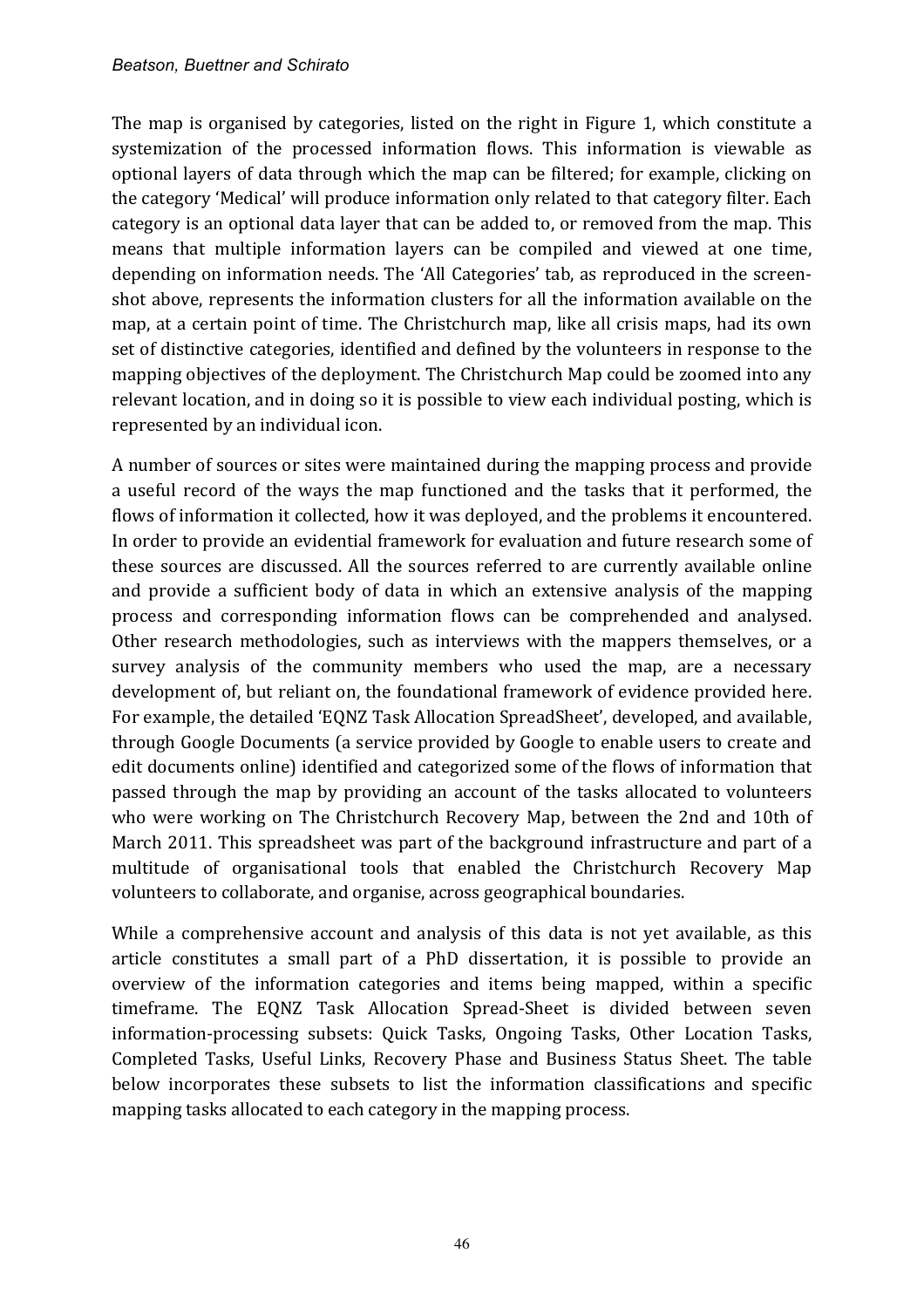| <b>Emergency Category</b> |                                               | Specific Mapping Task                                                                                                                                                       |
|---------------------------|-----------------------------------------------|-----------------------------------------------------------------------------------------------------------------------------------------------------------------------------|
| General                   | Twitter                                       | Verify and update reports                                                                                                                                                   |
|                           | Email                                         | Verify and update reports                                                                                                                                                   |
|                           | <b>SMS</b>                                    | Verify and update reports                                                                                                                                                   |
|                           | <b>News Services</b>                          | Update reports as needed                                                                                                                                                    |
|                           | Canterbury Earthquake<br>Website              | Update reports as needed                                                                                                                                                    |
|                           | <b>Community Briefings</b>                    | Times and update reports as needed                                                                                                                                          |
|                           | Civil Defence                                 | Times and update reports as needed                                                                                                                                          |
| Medical                   | Pharmacies                                    | New opening hours and services available (all categories), Plunket, elder care, dentists,                                                                                   |
|                           | GPs/Doctors                                   | diabetes centres, free medical treatment, closed surgeries/medical centres, welfare<br>centres, birthing units and maternity services, physiotherapy, transferred patients, |
|                           | Hospitals, Medical Centres                    | elective surgery and urgent medical treatment.                                                                                                                              |
| Supplies &<br>Services    | Supermarkets                                  | Location & services available                                                                                                                                               |
|                           |                                               | Emergency Supplies & Food Location & services available                                                                                                                     |
|                           | Water                                         | Distribution information, location of water stations & tanker deliveries                                                                                                    |
|                           | <b>Government Agencies</b>                    | New opening hours and services available (all categories).                                                                                                                  |
|                           | Services for the Blind                        | Location & services available                                                                                                                                               |
|                           | Services for the Deaf                         | Location & services available                                                                                                                                               |
|                           | <b>Disability Support Services</b>            | Location & services available                                                                                                                                               |
|                           | Libraries                                     | Services available & opening times.                                                                                                                                         |
|                           |                                               | Recovery Assistance Centres Location & services available                                                                                                                   |
|                           | Showers                                       | Location & services available                                                                                                                                               |
|                           | <b>Phones Available</b>                       | Location & services available                                                                                                                                               |
|                           | Community Laundry                             | Location & services available                                                                                                                                               |
|                           | <b>Welfare Centres</b>                        | Location, opening hours and services available (all categories)                                                                                                             |
|                           | Police                                        | Information on relatives centre                                                                                                                                             |
|                           | <b>Petrol Stations</b>                        | Location & services available                                                                                                                                               |
|                           | Gas Bottle Refills                            | Location & services available                                                                                                                                               |
|                           | Retailers                                     | Efpos availability, location & services available                                                                                                                           |
|                           | Banks                                         | Opening times, location of working ATMs                                                                                                                                     |
|                           | Law Firms                                     | Location, opening hours and services available                                                                                                                              |
|                           | Building Supplies/Hardware Update stores open |                                                                                                                                                                             |
|                           | Wifi                                          | Location & services available                                                                                                                                               |
|                           | Postal Services                               | Box lobby relocations & affected services                                                                                                                                   |
| Transport                 | Bus Services                                  | Update services & availability, new routes.                                                                                                                                 |
|                           | Other                                         | Road Closures, vehicle Repairs & services, airport updates, diversions, roading,<br>infrastructure & bridges, CBD access.                                                   |
| Education                 | Schools                                       | Update opening/closed schools, early childhood centres.                                                                                                                     |
| re                        | Infrastructu Sewer/Portaloos                  | Location & services available                                                                                                                                               |
|                           | Sanitation                                    | Chemical loo collection points, campervan toilet disposal sites, rubbish collection.                                                                                        |
|                           | Power Supply                                  | Outages                                                                                                                                                                     |
| Housing                   |                                               | Tenant information & accommodation register                                                                                                                                 |
| Other                     | <b>Church Services</b>                        | Times/locations                                                                                                                                                             |
|                           | Pets                                          | Location & services available                                                                                                                                               |
|                           | Gardens and Parks                             | Update open/closed                                                                                                                                                          |
|                           | Sports                                        | Update community programmes/activities                                                                                                                                      |

Figure 2: EQNZ Task Allocation Spreadsheet: Information Classifications and Mapping Tasks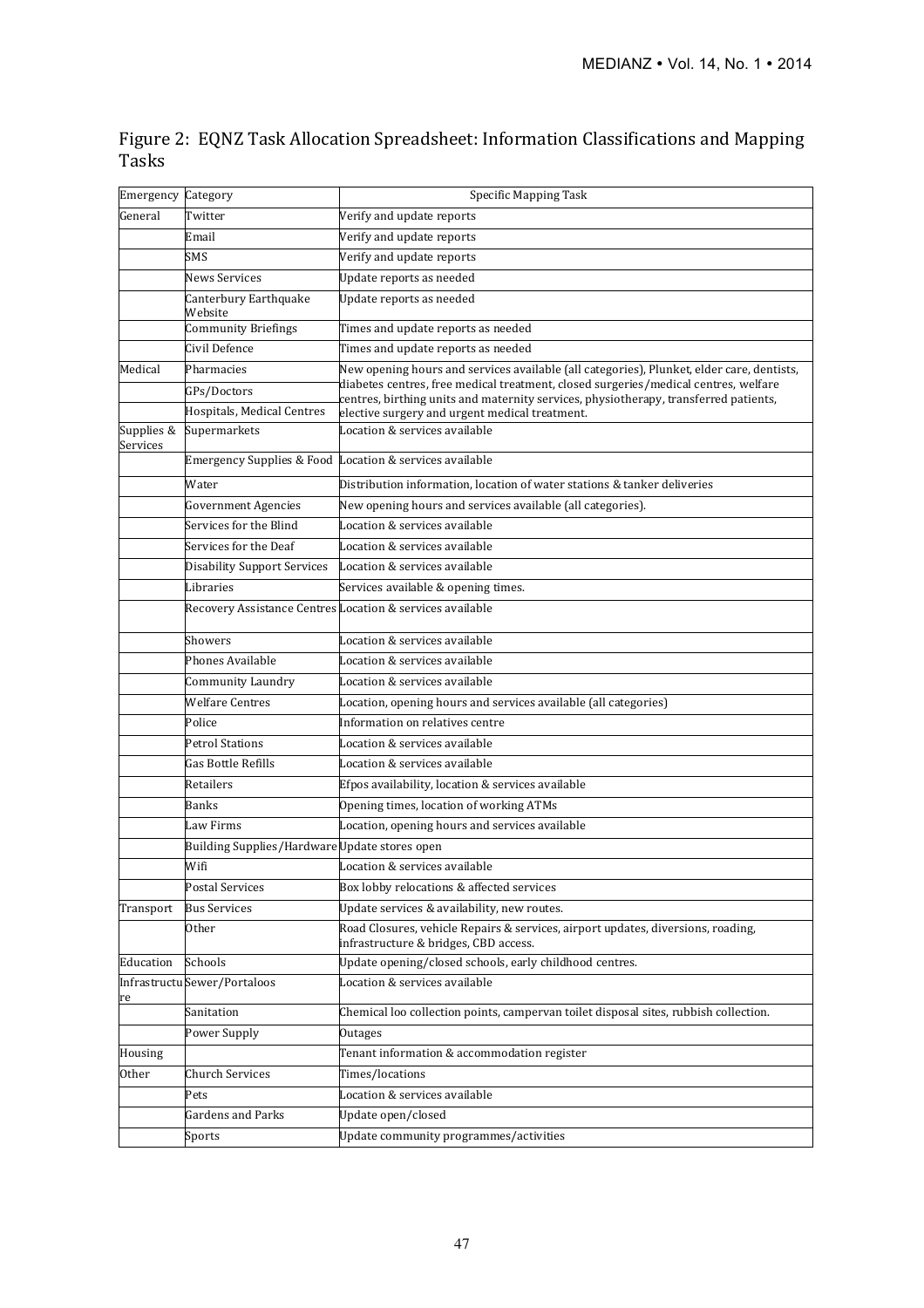It is important to note that this not an identical replication of the information classifications listed and/or the specific tasks allocated, but a summation in order to give an overview of the relevant information and associated tasks within the confines of this research. The Task Allocation Spreadsheet also lists the URLS, personal contacts and e-mails from which regularly updated information could be sourced. The spreadsheet also enables each specific task to be tracked, requesting the volunteers to input information such as date last reviewed and updating schedule (e.g. hourly, daily), comments and which volunteer completed the task. This table provides a relatively organized, accessible and clear picture of the complexity of the changing information landscape, and multiple information flows, that the volunteers attempted to map.

Other relevant sources for researching the Christchurch Map, include the EONZ Google Group Mailing List, a general forum for anyone involved in The Christchurch Recovery Map, which contains over 48 topics of conversations and commentary by and between mapping volunteers, often specifically concerning the roles and effectiveness of stigmergic self-organisations in this context. Finally, the Christchurch Recovery Map call notes (Crisis Camp NZ 2011) from both 21 and 23 February 2011 recorded the decisions made, resources needed, and the questions posed at the initial stages of this organisation and development.

In light of the data available there is still a relatively limited body of academic literature regarding The Christchurch Recovery Map. The map is identified and described in several journal articles, as part of a case-study selection, or within an overview of the field (Roche et al. 2011, 8; McDougall 2012, 207); but these accounts are largely descriptive, and do not provide much in the way of critical analysis or extrapolation. The research usually refers to the date of deployment, the number of views by the public, and the general objectives. There are no scholarly articles dedicated to analysing this deployment as a singular entity. This is a surprising outcome considering the significant and high profile cross-organisational participation in the production of this map. As McNamara has written:

The site has been helped out by so many organisations. Some of the biggest, in no particular order, are Telecom, Vodafone and 2 Degrees for phone support, Catalyst IT for staff, Kestrel Group for expert advice, the google.org crisis response team, Victoria University of Wellington for somewhere to work from and CrisisCommons.org for the software and support (McNamara 2011).

### **Evaluating the Christchurch Recovery Map**

Measuring the benefits of The Christchurch Recovery Map with regard to the people affected by the earthquake is reliant on the limited user-data available. The Christchurch Recovery Map received over 100,000 visits (McDougall 2012, 207). However because of the urgency of the situation, there was little time or inclination on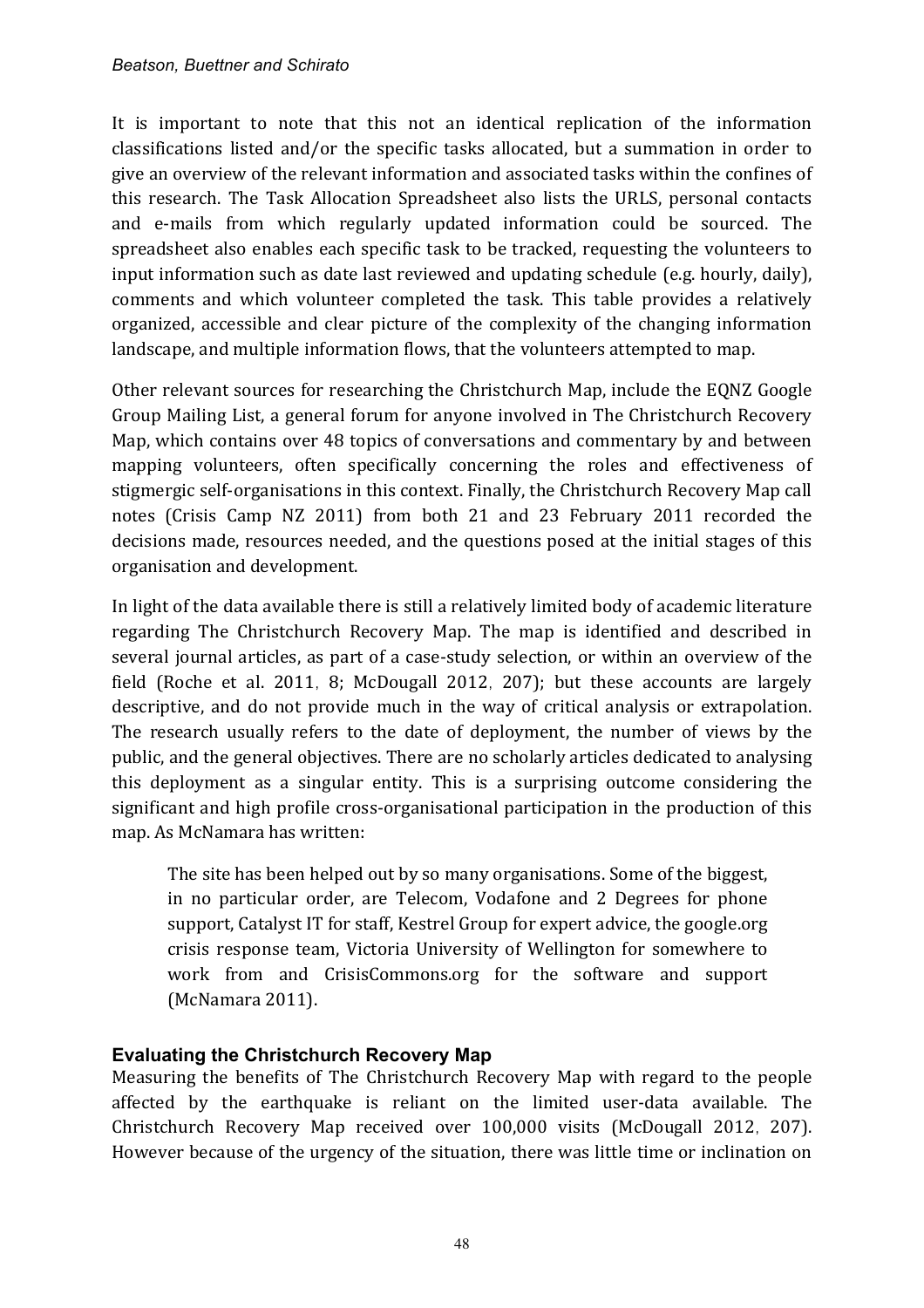the part of authorities, or the public, to document what data was used, or the value it had in supporting response activities.

There is some relevant or cognate scholarship available, such as the work of Bruns and Burgess (2012) in 'Local and Global Responses to Disaster: #eqnz and the Christchurch Earthquake'. Although this literature does not discuss the Christchurch Recovery Map in any depth, it does elaborate upon the collective response and information flows that emerged around the hashtag #eqnz on Twitter. In doing so it provides some insight into the underlying social media information flows that The Christchurch Recovery Map sourced in order to then geolocate and map this information. Other relevant literature in this regard is the work of Gelernter and Mushegian (2011), who directly explore these information flows using a sample of Twitter messages from the February 2011 earthquake. In particular, they evaluate the sorts of location-mentions that occur in these disaster-related social messages, a potentially valuable resource for emergency responders, as this location-based correspondence highlights where problems have occurred (Gelernter and Mushegian 2010, 753).

Very little forensic research or critical analysis has been conducted on this deployment within a public space, either on or offline. However there is a body of non-scholarly literature that can be utilised. One example is the conversations carried out and documented within the Social Media Crisis Response (NZ) Google Group, conducted in June 2012. This material is useful and important in that it includes multiple first-person accounts, commentary and debate from and between members of The Christchurch Recovery Map Volunteer Team. Some central themes and issues are evident in this conversation, with the most fundamental being the lack of knowledge that the volunteers had as to the evidence of the effectiveness of their work. This lack of userdata with regard to the Christchurch case is a significant generic issue for understanding and evaluating the value of a crisis mapping deployment.

As Clark (2012) writes:

This is not to say that social media does not have a role to play in a disaster - it very much does - but I recall during the frantic construction of eq.org.nz a question that people kept asking: 'Are we helping?'

### **Conclusion**

The context in which the value of new and social media-generated data is being considered and evaluated is characterised by strong discursive and cultural dispositions. This can be understood as a more or less naturalised commitment to and belief in the efficacy of new technology as a form of progress; in other words, there is a willingness – mostly on the part of the media – to accept, almost as a reflex, that new technology must deliver some benefits. Despite this acceptance with which it has been received, very little forensic research or critical analysis has been conducted on The Christchurch Recovery Map; and any evaluative process is reliant on the limited data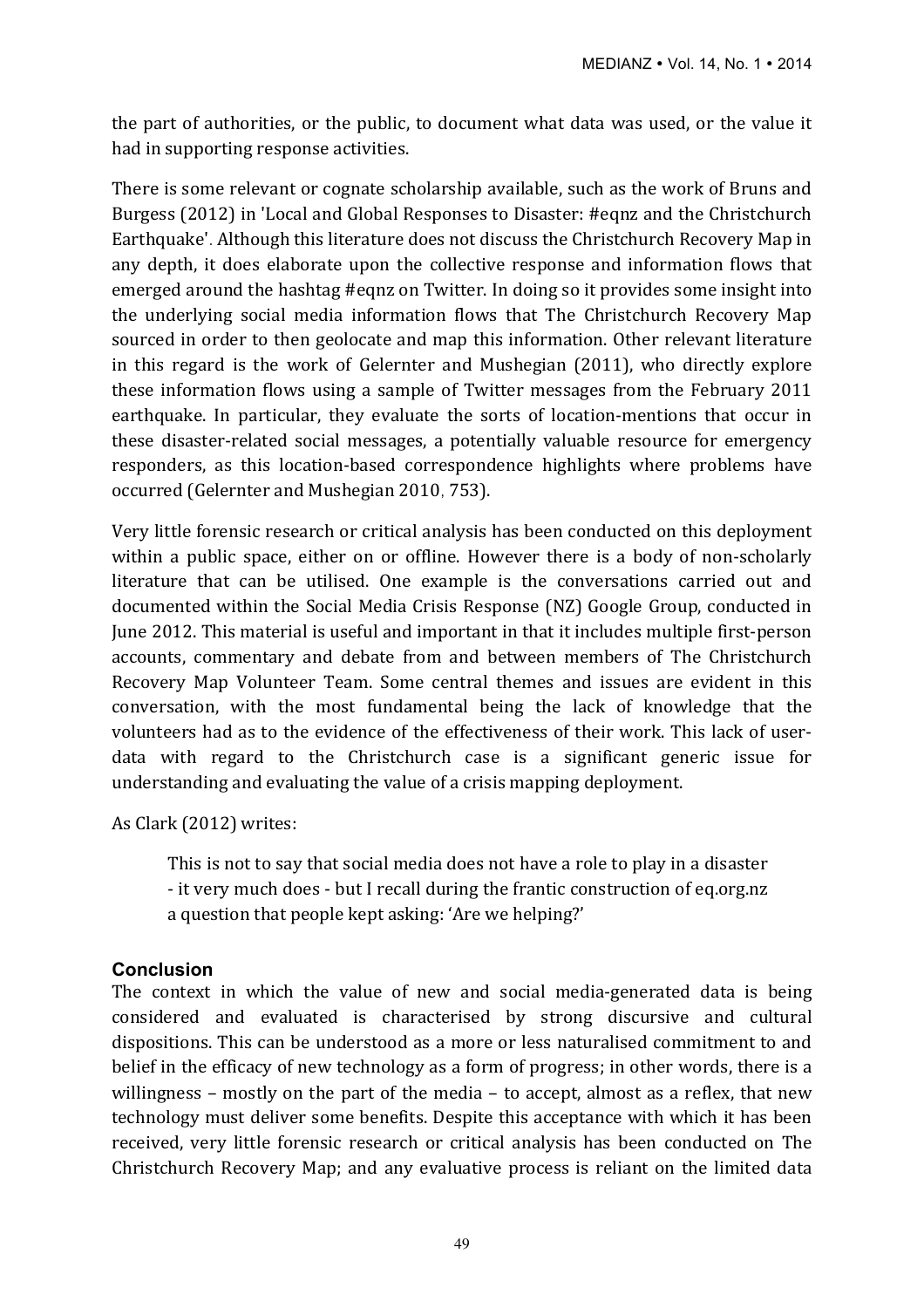available. To avoid any unnecessary application of future crisis mapping practices alongside, or instead of, established and already verifiable means of saving lives and responding to a disaster situation, it is important to identify and contextualise the available data to support and provide an evidential framework for evaluation and future research. This research endeavours to recontextualise, and effect a reconsideration of, the value of social media within crisis mapping. It seeks to provide a contextual and evidential framework for a consideration of this issue and, as a corollary, contribute to the on-going process by which crisis mapping can be evaluated as a significant tool within a New Zealand emergency response organisational framework.

## **References**

Bruns, Axel, and Jean E. Burgess. 2012. 'Local and Global Responses to Disaster: #eqnz and the Christchurch Earthquake'. In *Disaster and Emergency Management Conference*, *Conference Proceedings*, pp. 86-103. Accessed August 2014. URL: http://eprints.qut.edu.au/50739/2/Local\_and\_Global\_Responses\_to\_Disaster\_(revised). pdf. 

Bureau, Scott. 2012. "Crisis Mapper' Discusses a Revolution in Humanitarian Response.' Rochester Institute of Technology. Accessed August 2014. URL: http://www.rit.edu/news/story.php?id=49090. 

Castells, Manuel.1996. *The Rise of the Network Society. The Information Age: Economy*, *Society, and Culture, Volume 1. Malden, MA: Blackwell Publishers.* 

Clark, Richard. 2012. Crisis Response (NZ) Google Group. Google Groups. Accessed August 2014. URL: http://bit.ly/1ncnb3i.

Crisis Camp NZ. 2011. 'Call022811'. Crisis Commons New Zealand. Accessed August 2014. URL: http://wiki.crisiscommons.eu/wiki/CrisisCampNZ\_Call022811.

Dabner, Nicki. 2012. "Breaking Ground' in the Use of Social Media: A Case Study of a University Earthquake Response to Inform Educational Design with Facebook'. The *Internet and Higher Education* 15 (1): 69-78.

Dunn Cavelty, Myriam, and Jennifer A. Giroux. 2012. 'The Good, The Bad, and The Sometimes Ugly: Complexity as Both Threat and Opportunity in the Vital Systems Security Discourse'. In *World Politics at the Edge of Chaos: Reflections on Complexity and Global Life*, ed. E. Kavalski. Albany, NY: SUNY Press. Accessed August 2014. URL: http://papers.ssrn.com/sol3/papers.cfm?abstract\_id=2088161.

EQNZ Task Allocation Sheet. n.d. Google Documents. Accessed August 2014. URL: http://bit.ly/1p01Vxi. 

Estellés-Arolas, Enrique, and Fernando González-Ladrón-de-Guevara. 2012. 'Towards an Integrated Crowdsourcing Definition.' *Journal of Information Science* 38 (2):189-200.

Gelernter, Judith, and Nikolai Mushegian. 2011. 'Geo-parsing Messages from Microtext.' *Transactions in GIS* 15 (6):753-773.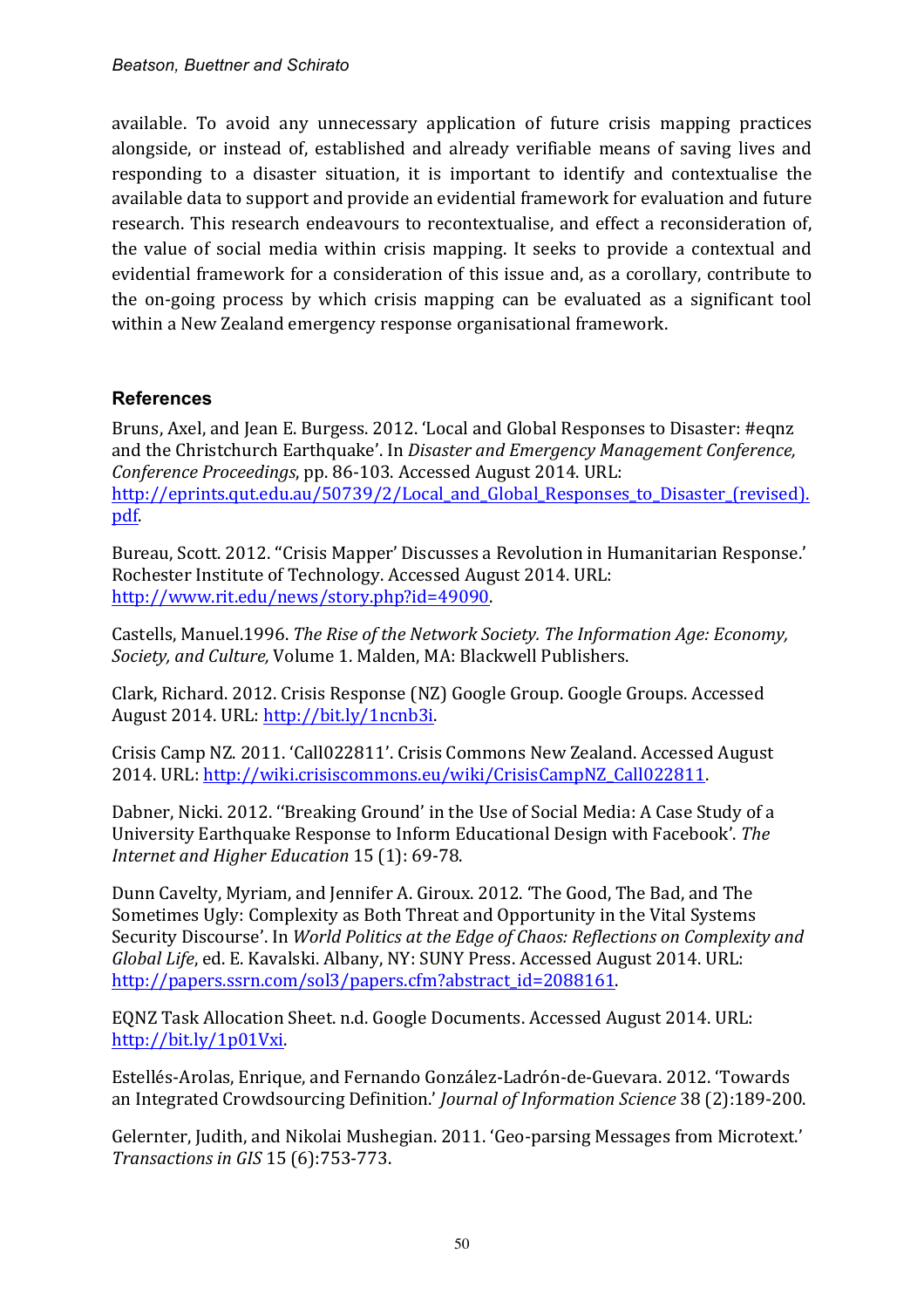Giroux, Jennifer & Roth, Florian. 2012. 'Conceptualizing the Crisis Mapping Phenomenon: Insights on Behaviour and the Coordination of Agents and Information in Complex Crisis.' Risk and Resilience Research Group. Centre for Security Studies (CSS), ETH Zürich. Accessed August 2014. URL:

http://www.css.ethz.ch/publications/pdfs/Focal-Report-7-Risk-Analysis.pdf. 

Gledhill, Ken, B. Fry, J. Ristau, C. Holden, and M. Reyners. 2010. 'The Darfield (Canterbury) Carthquake of September 2010: Preliminary Seismological Report.' *Bulletin of the New Zealand Society for Earthquake Engineering* 43 (4): 215.

Goodchild, Michael. 2007. 'Citizens as Sensors: The World of Volunteered Geography'. *GeoJournal* 69 (4):211-221. 

Goodchild, Michael. 2009. 'NeoGeography and the Nature of Geographic Expertise'. *Journal of Location Based Services* 3 (2):82-96.

Gruen, Nicholas. 2011. "We are in an emergency situation and cannot meet with you': Postscript to the Christchurch Earthquake' *Club Troppo* Blog. Accessed August 2014. URL: http://clubtroppo.com.au/2011/04/01/we-are-in-an-emergency-situation-andcannot-meet-with-you-postscript-to-the-christchurch-earthquake/

Harvard Humanitarian Initiative. 2010. *Disaster Relief 2.0: The Future of Information Sharing in Humanitarian Emergencies*. Washington, D.C. and Berkshire, UK: UN Foundation & Vodafone Foundation Technology Partnership. Accessed August 2014. URL: http://www.unfoundation.org/assets/pdf/disaster-relief-20-the.pdf.

Harvard Humanitarian Initiative. 2007. 'Program on Crisis Dynamics and Crisis Mapping'. Accessed August 2014. URL: http://hhi.harvard.edu/programs-andresearch/crisis-mapping-and-early-warning

Heylighen, Francis, Iavor Kostov, and Mixel Kiemen. 2013. 'Mobilization Systems: Technologies for Motivating and Coordinating Human Action'. *The New Development Paradigm: Education, Knowledge Economy and Digital Futures.* New York: Peter Lang. Accessed August 2014. URL: http://pcp.vub.ac.be/Papers/MobilizationSystems.pdf.

Hughes, Amanda L., Leysia Palen, Jeannette Sutton, Sophia B. Liu, and Sarah Vieweg. 2008. 'Sight-Seeing in Disaster: An Examination of On-Line Social Convergence.' In *Proceedings of the Information Systems for Crisis Response and Management Conference (ISCRAM)*. Accessed August 2014. URL:

http://amandaleehughes.com/OnlineConvergenceISCRAM08.pdf. 

International Conference of Crisis Mappers. 2009. 'Crisis Mapping – The First International Conference'. Press Release. Accessed August 2014. URL: http://bit.ly/QV2RXF. 

Jackson, R. Neely, D., Paul, J. 2012. 'Volunteer Training Manual'. Wellington Regional Emergency Management Office (WREMO).

Liu, Sophia B., and Leysia Palen. 2010. 'The New Cartographers: Crisis Map Mashups and the Emergence of Neogeographic Practice.' *Cartography and Geographic Information Science* 37 (1): 69-90. Accessed August 2014.URL: http://www.tandfonline.com/doi/abs/10.1559/152304010790588098#.U\_VIcVZFspE.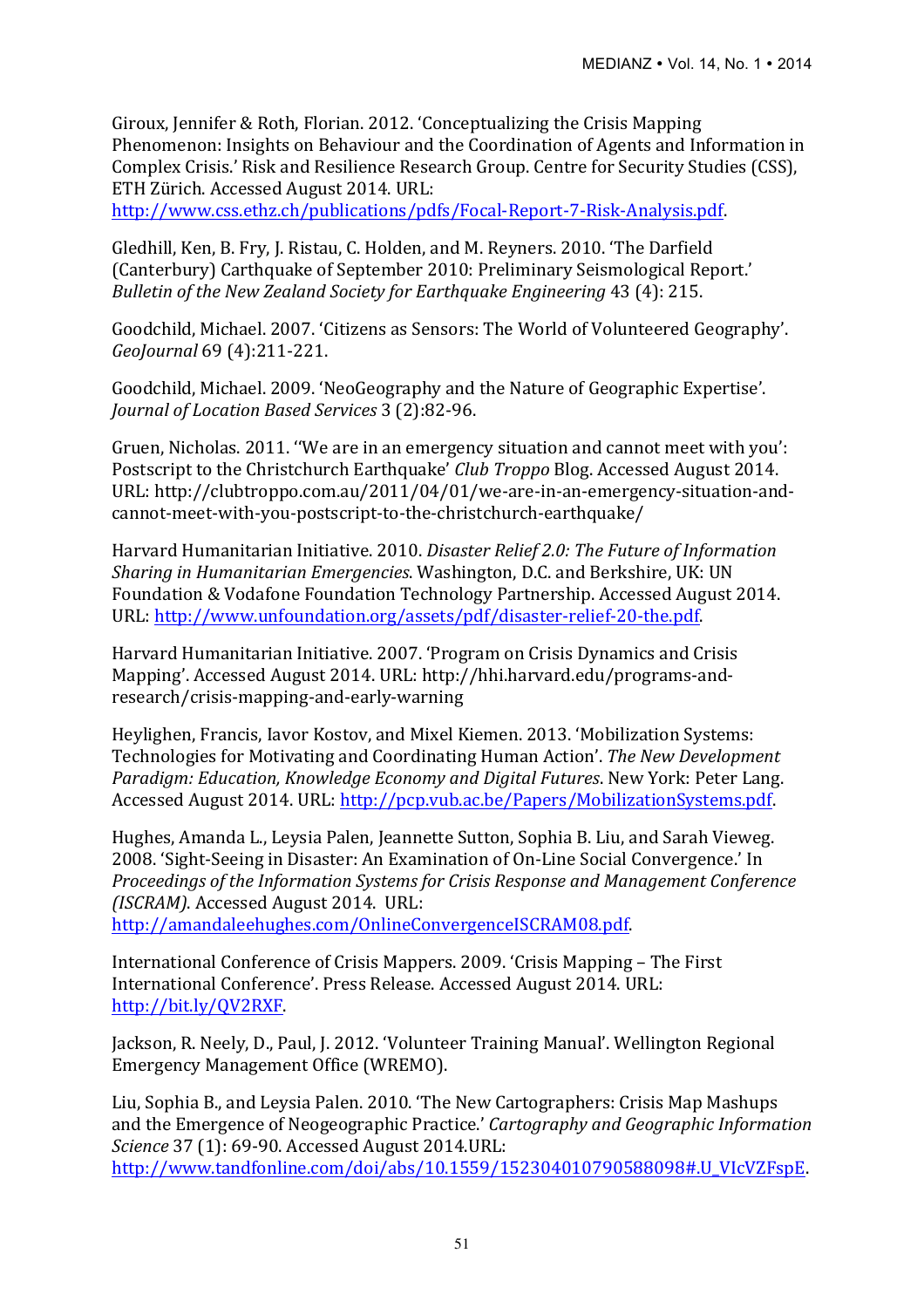#### *Beatson, Buettner and Schirato*

Liu, Sophia B., and Jen Ziemke. 2012. 'From Cultures of Participation to the Rise of Crisis Mapping in a Networked World'. *The Participatory Cultures Handbook*, ed. A. Delwiche and J. Jacobs Henderson, 185-96. New York: Routledge.

Magsino, Sammantha L., ed. 2009. *Applications of Social Network Analysis for Building Community Disaster Resilience: Workshop Summary*. National Academies Press.

Marsden, Janet. 2013. 'Stigmergic Self-organization and the Improvisation of Ushahidi'. *Cognitive Systems Research* 21: 52-64.

McDougall, Kevin. 2012. 'An Assessment of the Contribution of Volunteered Geographic Information during Recent Natural Disasters.' In *Spatially Enabling Government*, *Industry and Citizens: Research and Development Perspectives*. Needham, MA: GSDI Association Press: 201-214. Accessed August 2014. URL: http://eprints.usq.edu.au/21536/5/McDougall\_GSDI\_2012\_PV.pdf. 

McNamara, Tim. 2011. 'Christchurch Recovery Map Helps People Find Medicine, Food and Get Help Clearing Debris.' *Scoop News*. Accessed August 2014.URL: http://www.scoop.co.nz/stories/AK1102/S01046/chch-recovery-map-helps-peoplefind-medicine-food.htm.

Meier, Patrick. 2012. 'Stranger than Fiction: A Few Words About An Ethical Compass for Crisis Mapping.' iRevolution. Accessed August 2014. URL: http://irevolution.net/2012/02/12/stranger-than-fiction/. 

Morrow, Nathan, Nancy Mock, Adam Papendieck, and Nicholas Kocmich. 2011. 'Independent Evaluation of the Ushahidi Haiti Project'. Development Information Systems International. Accessed August 2014. URL: http://ggs684.pbworks.com/w/file/fetch/60819963/1282.pdf. 

Palen, Leysia, and Sarah Vieweg. 2008. 'The Emergence of Online Widescale Interaction in Unexpected Events: Assistance, Alliance & Retreat.' In *Proceedings of the 2008 ACM conference on Computer supported cooperative work*, pp. 117-126. ACM. Accessed August 2014. URL: https://www.cs.colorado.edu/~palen/palen\_papers/palen-viewegcscw-final.pdf. 

Ou, Yan, Philip Fei Wu, and Xiaoqing Wang. 2009. 'Online Community Response to Major Disaster: A Study of Tianya Forum in the 2008 Sichuan Earthquake.' In *Proceedings of the 42nd Hawaii International Conference on System Sciences*. 

Raymond, Nathaniel, Howarth, Caitlin & Hutson, Jonathan. 2009. 'Crisis Mapping Needs an Ethical Compass.' *Global Brief*. Accessed August 2014. URL: http://globalbrief.ca/blog/2012/02/06/crisis-mapping-needs-an-ethical-compass/. 

Roche, Stephane, Eliane Propeck-Zimmermann, and Boris Mericskay. 2013. 'GeoWeb and Crisis Management: Issues and Perspectives of Volunteered Geographic Information.' Geo*lournal* 78 (1): 21-40.

Sieber, Renee. 2006. 'Public Participation Geographic Information Systems: A Literature Review and Framework.' *Annals of the Association of American Geographers* 96 (3): 491-507.